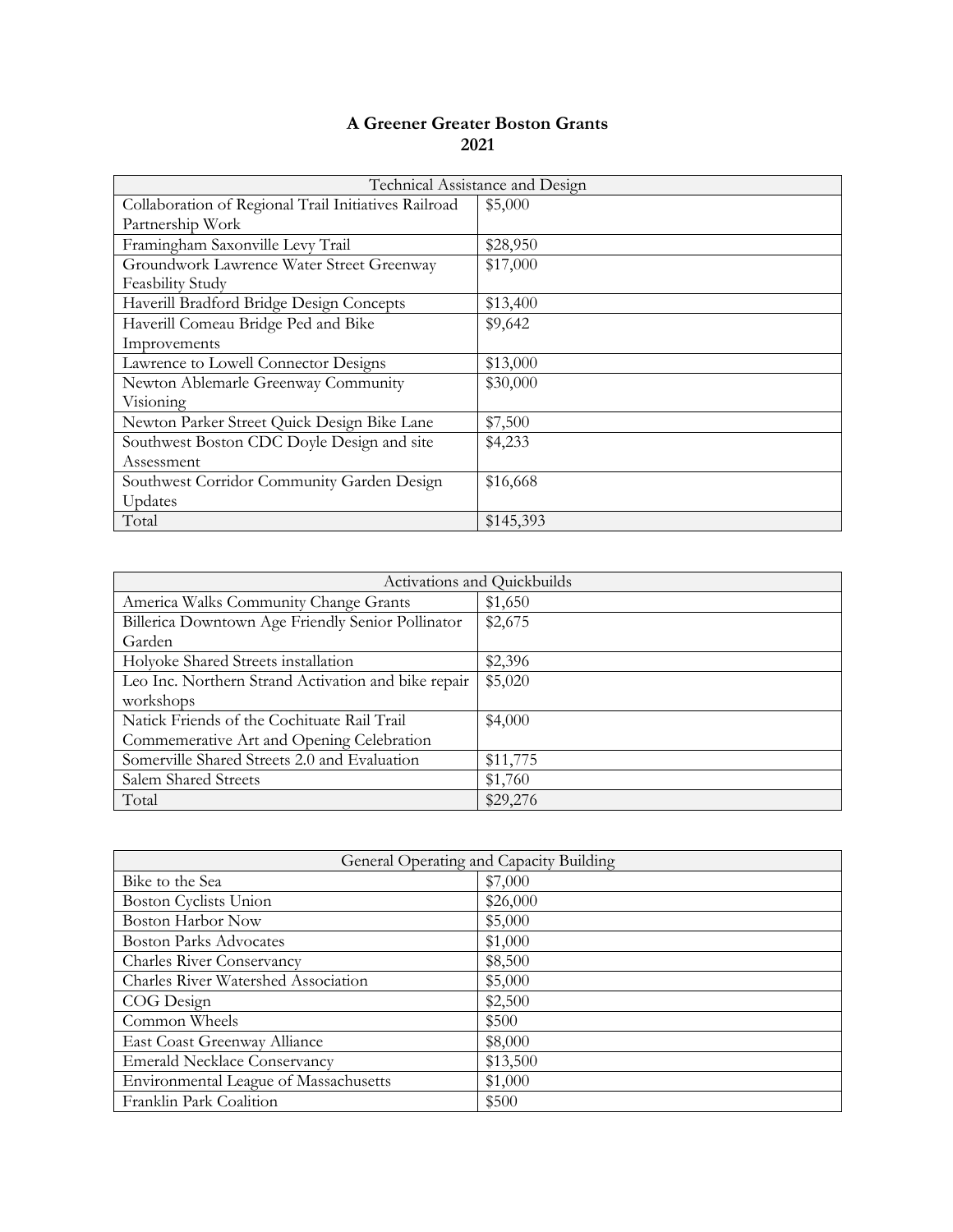| Friends of the Beacon Bridlepath     | \$500     |
|--------------------------------------|-----------|
| Friends of the Public Garden         | \$500     |
| Green Roots Chelsea                  | \$500     |
| Groundwork Lawrence                  | \$2,000   |
| LiveableStreets Alliance             | \$36,000  |
| Lowell Park and Conservation Trust   | \$1,000   |
| MassBike                             | \$11,000  |
| Mattapan Food and Fitness            | \$500     |
| Mystic River Watershed Association   | \$56,000  |
| Neponset River Watershed Association | \$11,000  |
| Rails to Trails Conservancy          | \$1,000   |
| Riverside Greenway Working Group     | \$1,000   |
| Rose Kennedy Greenway                | \$500     |
| StreetsBlog Mass                     | \$4,500   |
| Southwest Boston CDC                 | \$6,500   |
| The Trustees                         | \$1,000   |
| Trust for Public Land                | \$1,000   |
| Walk Boston                          | \$11,000  |
| Waltham Land Trust                   | \$500     |
| <b>Weston Forest and Trails</b>      | \$500     |
| Total                                | \$225,500 |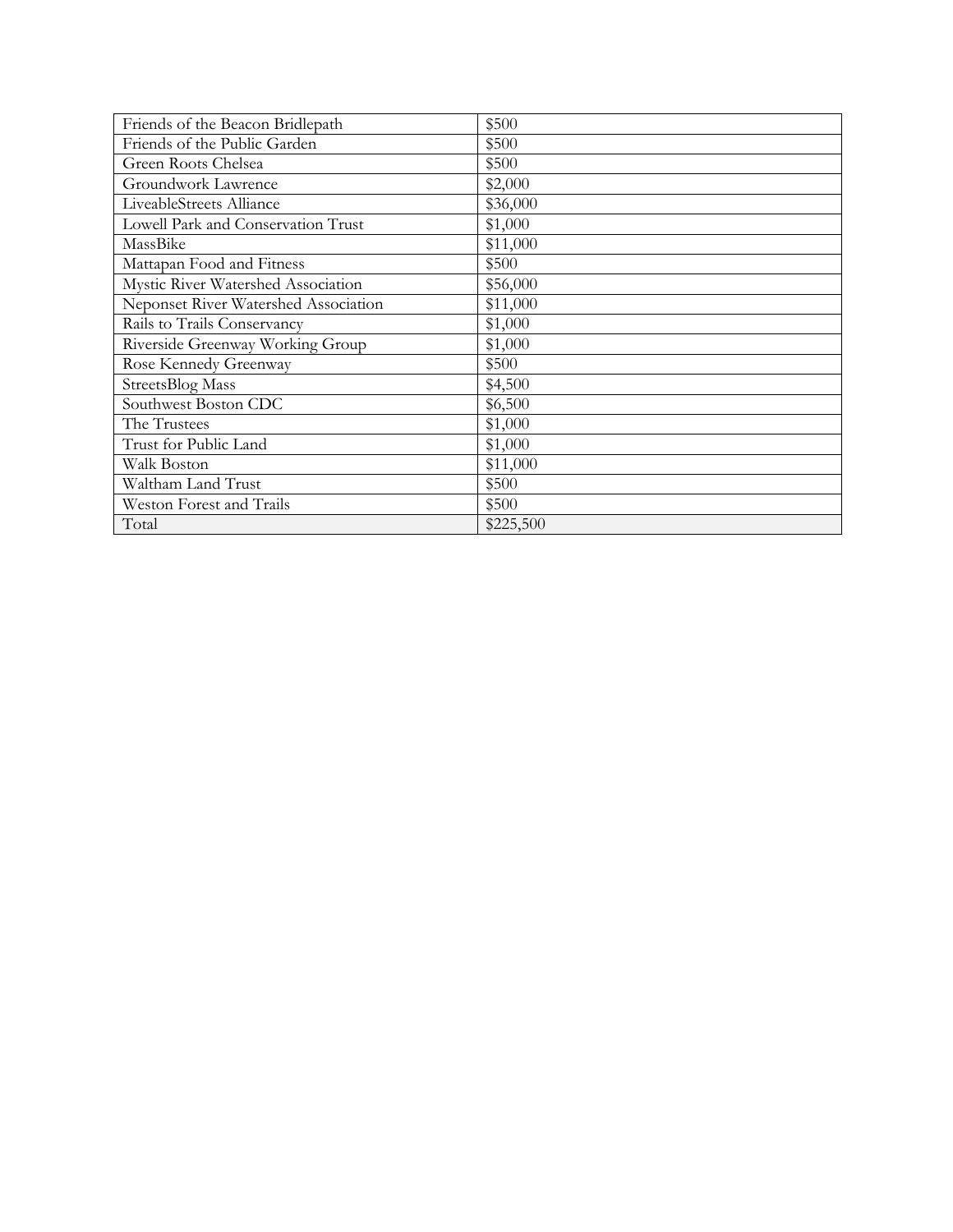|                                               | Technical Assistance and Design |
|-----------------------------------------------|---------------------------------|
| Arlington Streets for Recovery Pilot          | \$3,500                         |
| Edgewater and Doyle Park and Path Design      | \$1,280                         |
| Haverill Comeau Bridge Ped and Bike           | \$9,641                         |
| Improvements                                  |                                 |
| Holyoke Streets for Recovery Design           | \$10,759                        |
| MassDevelopment and WalkBoston Gateway City   | \$25,450                        |
| Walk Audits                                   |                                 |
| Newton Streets for Recovery SRTS Design       | \$6,410                         |
| Northampton Streets for Recovery Design       | \$10,000                        |
| Peabody Streets for Recovery Design           | \$4,845                         |
| Pittsfield Shared Streets for Recovery Design | \$16,000                        |
| Medford Streets for Recovery Design           | \$675                           |
| Salem Streets for Recovery Design             | \$5,000                         |
| Total                                         | \$93,560                        |

|                                                   | Activations and Implementation |
|---------------------------------------------------|--------------------------------|
| Amherst Streets for Recovery Pilot Materials      | \$10,000                       |
| Arlington Streets for Recovery Implementation     | \$3,500                        |
| Beyond Walls Streetkit prototype                  | \$9,900                        |
| Brookline Streets for Recovery Quick-build Bike   | \$18,750                       |
| Lanes                                             |                                |
| Central Square Starlight Square                   | \$10,000                       |
| Dedham Trails Clean-ups and Education             | \$5,000                        |
| DIY Lowell Centralville Access Improvements       | \$3,000                        |
| Fall River Streets for Recovery Materials         | \$10,000                       |
| Green Roots Chelsea COVID-19 Response             | \$15,000                       |
| <b>Hydration Stations</b>                         |                                |
| Holyoke Shared Streets Materials and Installation | \$13,000                       |
| Medford Streets for Recovery Materials            | \$5,000                        |
| Natick Streets for Recovery Art and Traffic       | \$5,000                        |
| Calming                                           |                                |
| Rose Kennedy Greenway Chinatown Activation        | \$3,000                        |
| Salem Streets for Recovery Installation           | \$5,000                        |
| Swampscott Phase 2 Construction of Rail Trail     | \$20,000                       |
| Total                                             | \$136,150                      |

| General Operating and Capacity Building |          |
|-----------------------------------------|----------|
| Boston Cyclists Union                   | \$11,500 |
| Bike to the Sea                         | \$6,000  |
| Boston Harbor Now                       | \$5,000  |
| <b>Boston Parks Advocates</b>           | \$2,500  |
| <b>Charles River Conservancy</b>        | \$6,000  |
| Charles River Watershed Association     | \$5,000  |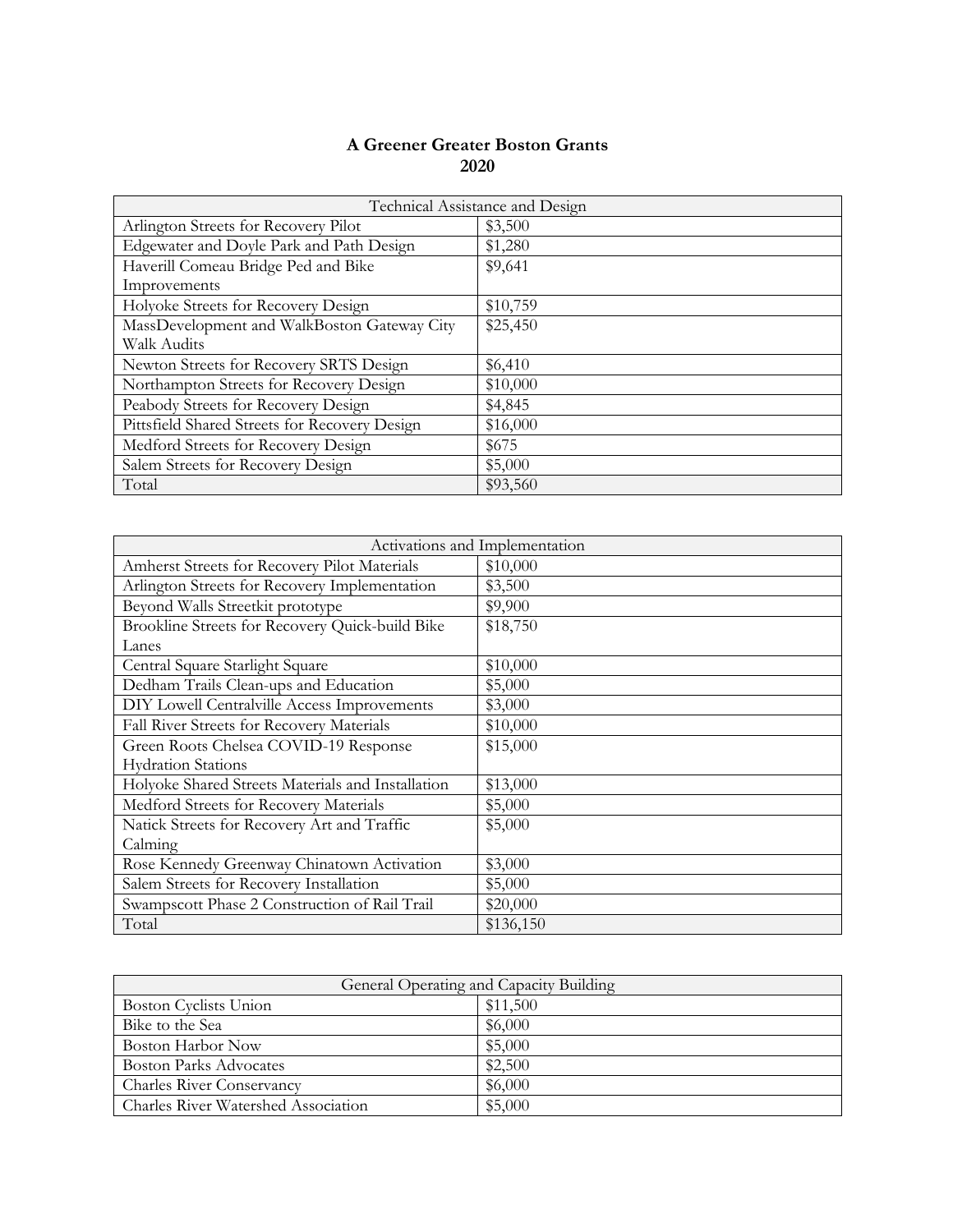| CogDesign                                 | \$1,000   |
|-------------------------------------------|-----------|
| East Coast Greenway Alliance              | \$4,500   |
| <b>Emerald Necklace Conservancy</b>       | \$14,000  |
| Environmental League of Massachusetts     | \$1,000   |
| Franklin Park Coalition                   | \$500     |
| Friends of the Beacon Bridlepath          | \$500     |
| Friends of the Public Garden              | \$500     |
| Green Roots Chelsea                       | \$1,000   |
| Landlines Spring, Summer, and Fall Intern | \$18,200  |
| LiveableStreets Alliance                  | \$21,000  |
| Magazine Beach Partners                   | \$500     |
| MassBike                                  | \$6,000   |
| Mattapan Food and Fitness                 | \$1,000   |
| Mystic River Watershed Association        | \$31,000  |
| Neponset River Watershed Association      | \$6,000   |
| New Norwottuck Network                    | \$500     |
| Rails to Trails Conservancy               | \$1,000   |
| Riverside Greenway Working Group          | \$1,000   |
| Rose Kennedy Greenway                     | \$1,000   |
| Southwest Boston CDC                      | \$1,000   |
| The Trustees                              | \$!,000   |
| Trust for Public Land                     | \$1,000   |
| Walk Boston                               | \$8,550   |
| Waltham Land Trust                        | \$500     |
| Weston Forest and Trails                  | \$500     |
| Total                                     | \$157,750 |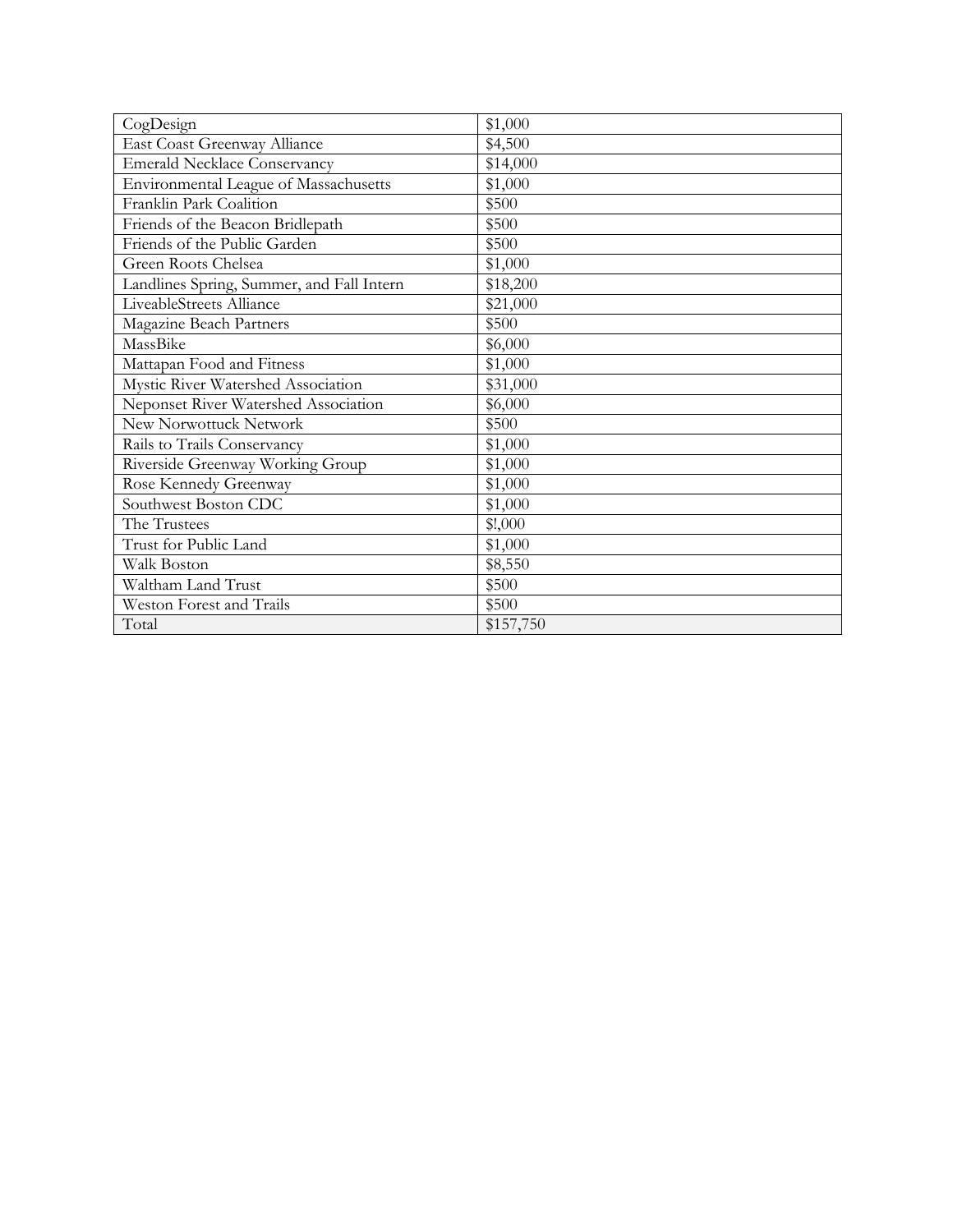|                                                   | Technical Assistance and Design |
|---------------------------------------------------|---------------------------------|
| Edgewater Greenway Survey and Doyle Park          | \$27,980                        |
| Surveys                                           |                                 |
| Friends of Herter Park Amphitheater               | \$35,000                        |
| Mystic River - Blessing of the Bay Somerville CPA | \$20,000                        |
| Match                                             |                                 |
| Mystic River – Placemaking and Wayfinding         | \$20,000                        |
| Northern Strand – City of Lynn Parking Study      | \$2,500                         |
| Salem and Peabody North River Corridor            | \$30,000                        |
| Feasibility Study                                 |                                 |
| Riverside Greenway - Comm. Ave Carriageway        | \$24,800                        |
| Design                                            |                                 |
| Riverside Greenway - Auburndale Links Design      | \$15,000                        |
| and survey                                        |                                 |
| Swampscott Rail Trail                             | \$20,000                        |
| Total                                             | \$239,780                       |

| General Operating and Capacity Building |          |
|-----------------------------------------|----------|
| Bike to the Sea                         | \$6,000  |
| BostonAppLap                            | \$500    |
| <b>Boston Cyclists Union</b>            | \$6,000  |
| <b>Boston Harbor Now</b>                | \$1,000  |
| <b>Boston Minstrels</b>                 | \$500    |
| <b>Boston MONUM Summer Fellows</b>      | \$12,000 |
| <b>Boston Parks Advocates</b>           | \$3,500  |
| Charlesgate Alliance                    | \$1,000  |
| <b>Charles River Conservancy</b>        | \$5,000  |
| Charles River Watershed Association     | \$1,000  |
| COGdesign                               | \$1,500  |
| CommonWheels                            | \$1,000  |
| Community Boating, Inc.                 | \$1,000  |
| East Coast Greenway Alliance            | \$3,500  |
| <b>Emerald Necklace Conservancy</b>     | \$10,000 |
| Environmental League of Massachusetts   | \$1,500  |
| Franklin Park Coalition                 | \$2,500  |
| Friends of the Beacon Bridlepath        | \$500    |
| Friends of the Muddy River              | \$100    |
| Friends of the Public Garden            | \$500    |
| <b>Green Rootes</b>                     | \$500    |
| LiveableStreets Alliance                | \$21,000 |
| Magazine Beach Partners                 | \$500    |
| MassBike                                | \$6,000  |
| Mystic River Watershed Association      | \$31,000 |
| Neponset River Watershed Association    | \$6,000  |
| New Norwottuck Network                  | \$500    |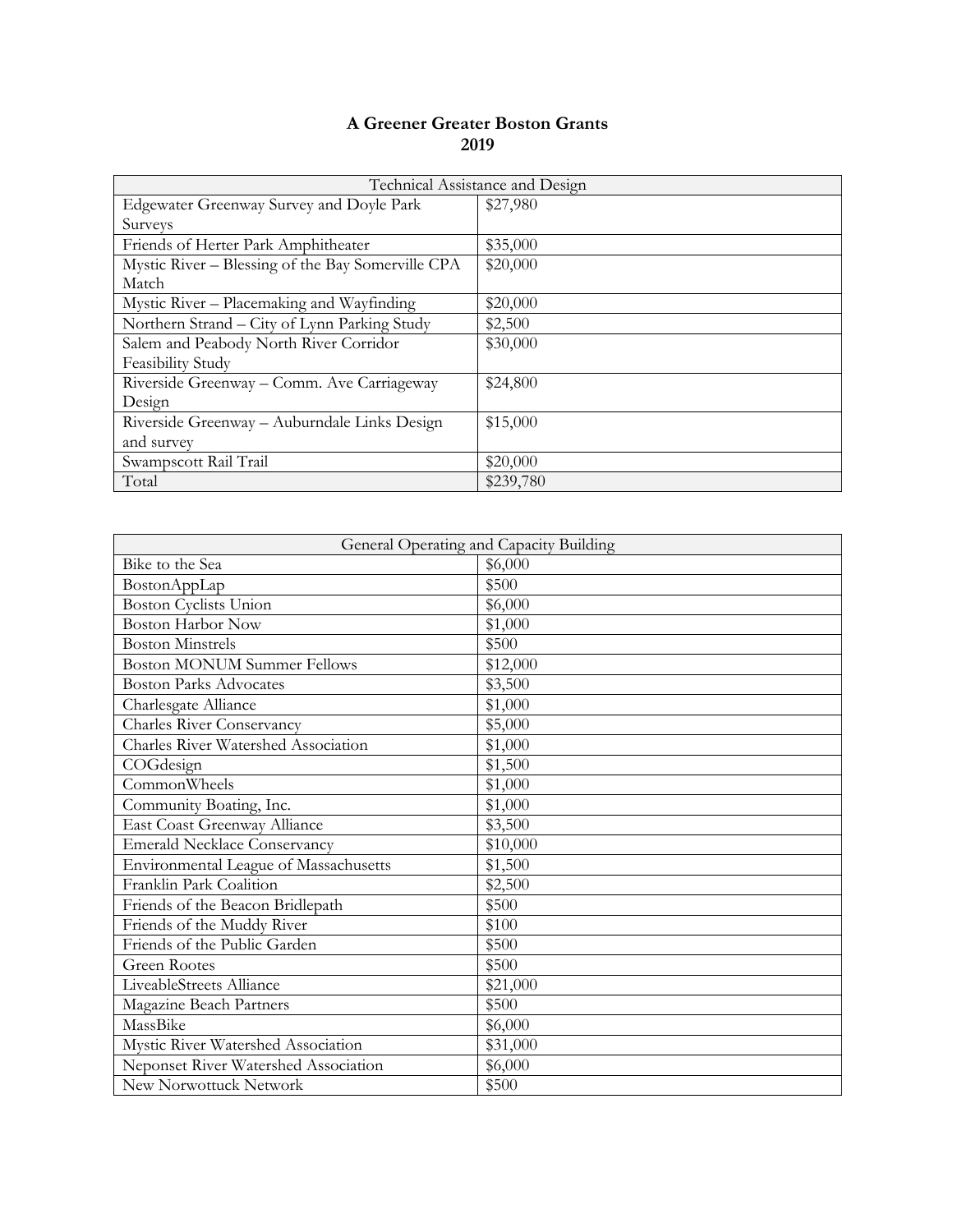| Newton Conservators Trail Design, Construction, | \$20,000  |
|-------------------------------------------------|-----------|
| and Maintenance                                 |           |
| Riverside Greenway Working Group                | \$11,000  |
| Rose Kennedy Greenway                           | \$500     |
| Southwest Boston CDC                            | \$5,000   |
| Trustees of Reservation                         | \$1,500   |
| Walk Boston                                     | \$6,000   |
| Weston Forest and Trails                        | \$500     |
| Total                                           | \$139,100 |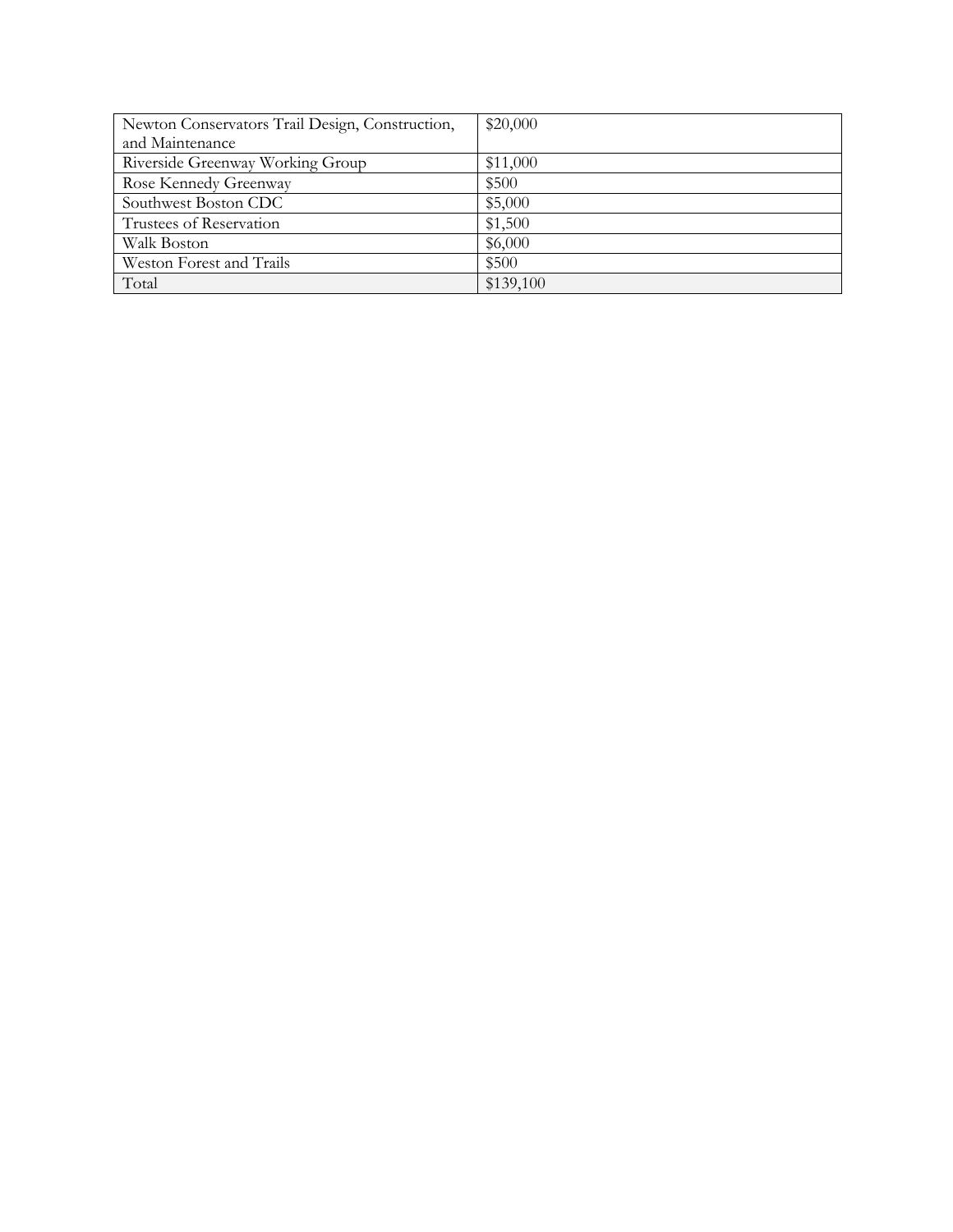| Technical Assistance and Design |           |
|---------------------------------|-----------|
| Clippership Connector           | \$40,000  |
| Doyle Park                      | \$32,000  |
| Hellenic Hill                   | \$1,625   |
| Northern Strand Community Path  | \$42,000  |
| Riverside Greenway              | \$104,000 |
| Total                           | \$219,625 |

| General Operating and Capacity Building |           |
|-----------------------------------------|-----------|
| Bike to the Sea                         | \$10,000  |
| <b>Boston Harbor Now</b>                | \$5,000   |
| <b>Charles River Conservancy</b>        | \$2,500   |
| Charles River Watershed Association     | \$2,500   |
| East Coast Greenway Alliance            | \$10,000  |
| <b>Emerald Necklace Conservancy</b>     | \$20,000  |
| <b>Esplanade Association</b>            | \$6,000   |
| Friends of Herter Park                  | \$10,000  |
| LiveableStreets Alliance                | \$20,000  |
| Magazine Beach Partners                 | \$28,000  |
| Mystic River Watershed Association      | \$30,000  |
| Neponset River Watershed Association    | \$5,000   |
| Norman B. Leventhal Map Exhibit         | \$7000    |
| Rails to Trails Conservancy             | \$500     |
| Southwest Boston CDC                    | \$10,000  |
| Walk Boston                             | \$5,000   |
| Total                                   | \$171,500 |